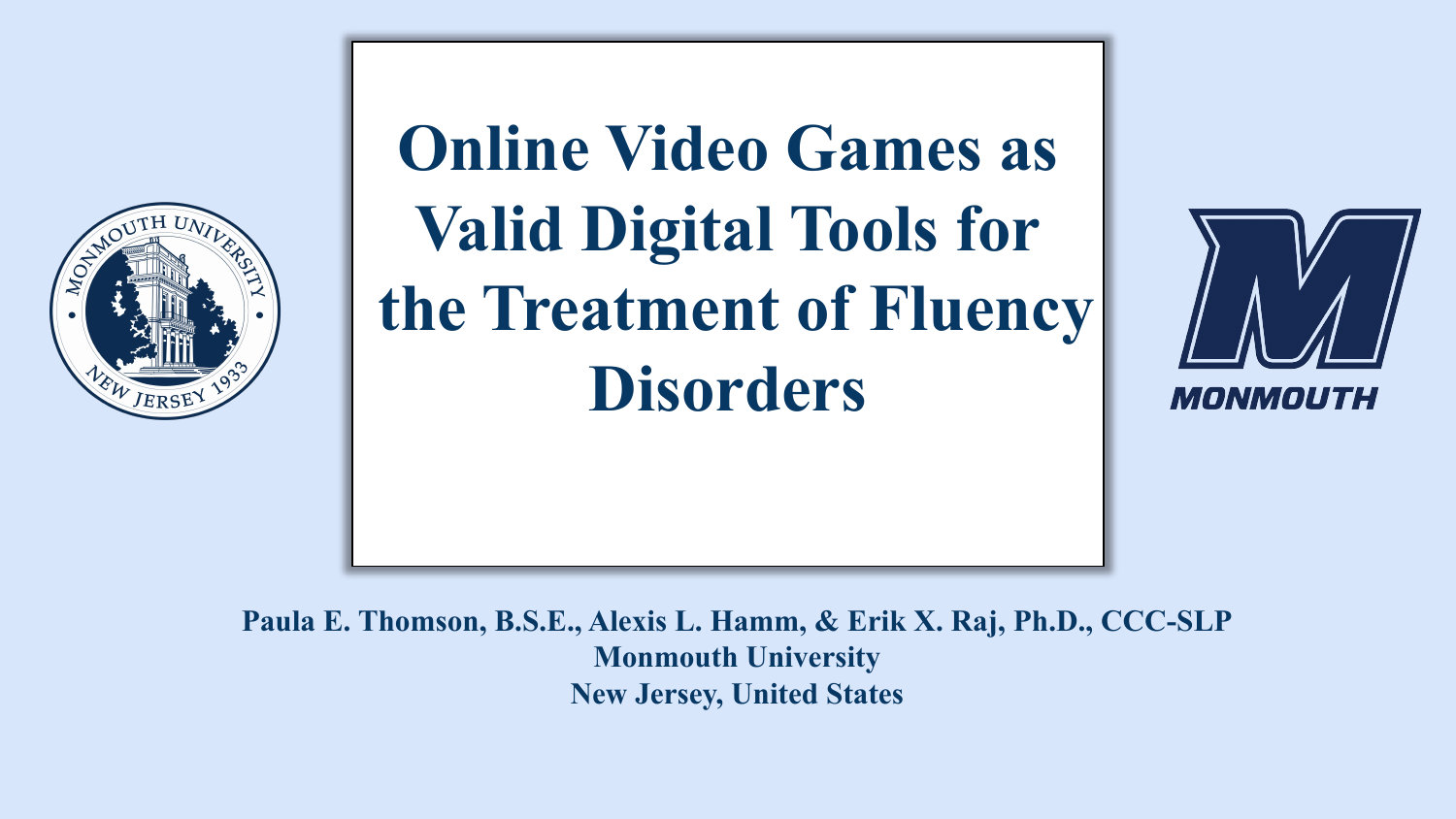#### **Introduction: Video Games**

- Video game apps are some of the most popular types of mobile apps available for download, with puzzle, strategy, and adventure games being the highest downloaded within the category (Perrin, 2018).
- Like a large percentage of video games, puzzle, strategy, and adventure ones put players in active positions where they are striving to improve on previous scores and reach new levels (Durkin & Conti-Ramsden, 2014).
- During game play with such games, players mentally analyze what they notice on the screen and plan their actions accordingly with the hopes of meeting or exceeding a given goal (Blumberg & Randall, 2013).
- In short, these types of video games allow players the opportunity to make, and reflect upon, certain decisions in an effort to solve a particular problem (Tran, 2018).
- This concept is strikingly similar to the reflective decision-making process that a client with a fluency disorder usually engages in while participating in a speech therapy experience with a clinician (Chmela & Campbell, 2014; Plexico, Manning, & DiLollo, 2010).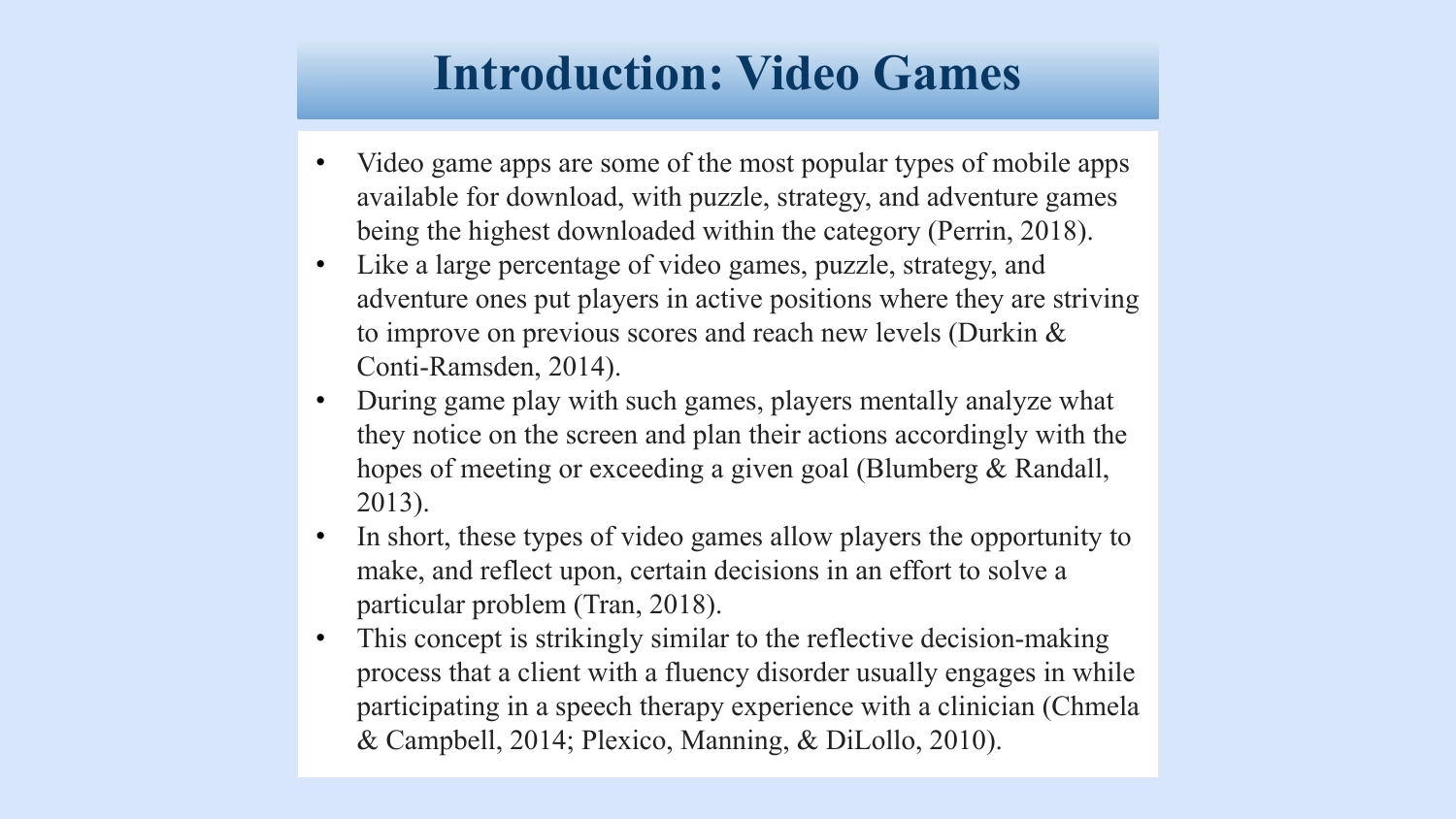#### **Literature Review: General**

- It has been found that a healthy number of people who stutter (PWS) do happily take part in mobile device-driven experiences (e.g., numerous social networking activities) on their iPhones and iPads (Dignazio et al., 2020; Fuse & Lanham, 2016; Raj & Daniels, 2017; Trichon & Raj, 2018).
- So, perhaps it is not too far of a stretch to assume that a certain percentage of those people may also partake in the ever increasingly, popular pastime of video game playing. Furthermore, perhaps the act of playing and discussing video games during speech therapy might result in creating a more comfortable environment that is optimal for meaningful and robust conversations to occur that revolve around the subject stuttering.
- Several studies have documented the fact that clinicians are not comfortable working with clients who stutter (Brisk, Healey, & Hux, 1997; Kelly et al., 1997; Mallard et al., 1988; Tellis et al., 2008), a fact that is particularly concerning given the negative impact that many individuals who stutter experience in their lives, in association with their speaking difficulties (e.g., Daniels, Gabel, & Hughes, 2012; Hughes, Gabel, Goberman, & Hughes, 2011; Plexico, Manning, & DiLollo, 2005; Yaruss, 2010; Yaruss & Quesal, 2016).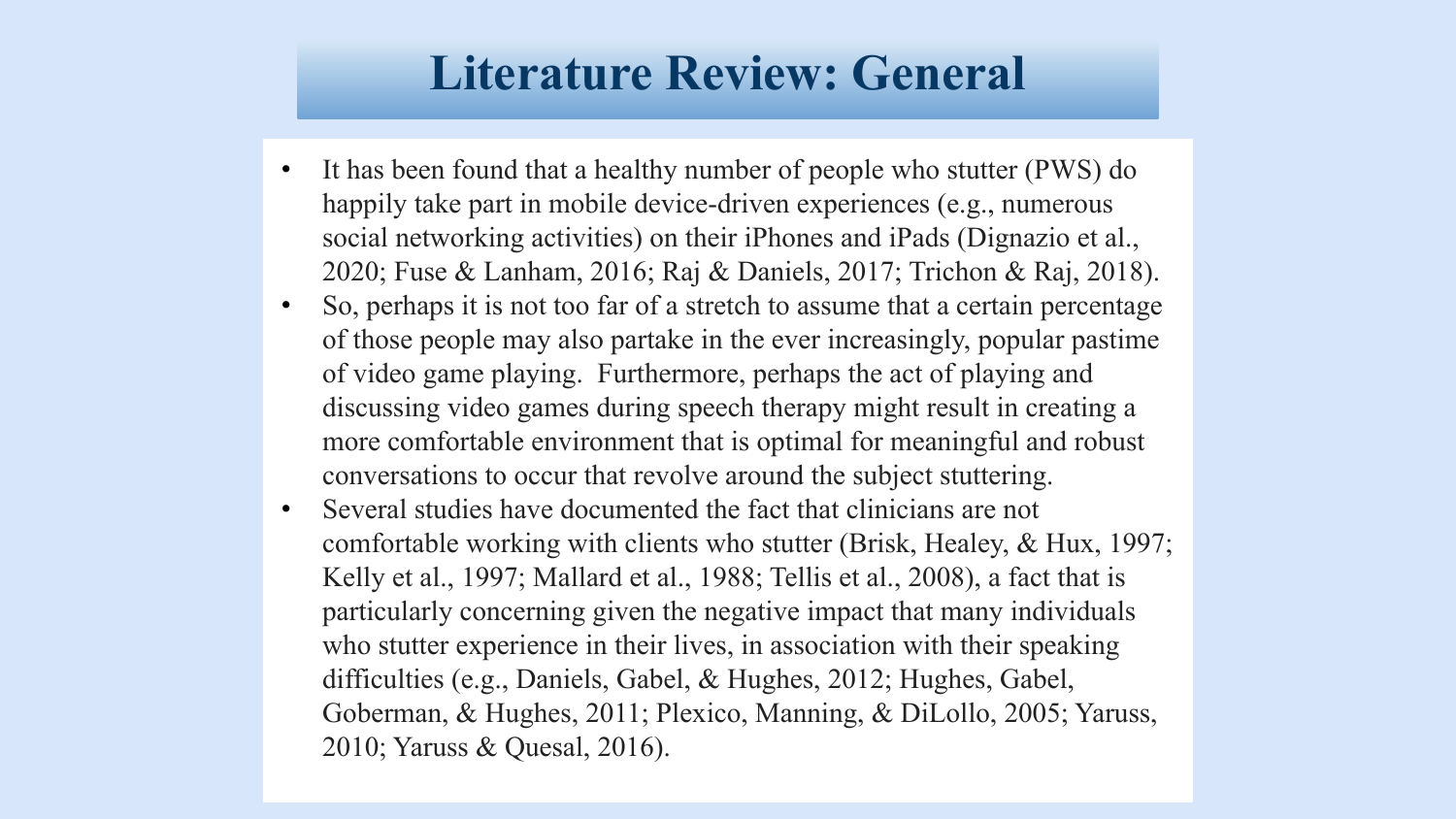#### **Literature Review: Video Game Play**

- Utilizing video games as a therapy material is one side of the coin, while speech therapy within itself can possibly be structured using a video game design approach (Folkins, Brackenbury, Krause, & Haviland, 2016).
- Two principles of video game design that could connect to speech therapy are self-discovery and reward systems (Folkins, Brackenbury, Krause, & Haviland, 2016).
- Clinicians can use video games to encourage those who stutter to examine their own emotional reactions to stuttering, to role-play different ways of responding to other people's reactions to their stuttering, to explore the negative impact of stuttering, and to discuss ways that the impact may be reduced.

**43%** of adults play video games (Perrin, 2018)

**91%** of children play video games (Granic et al., 2014)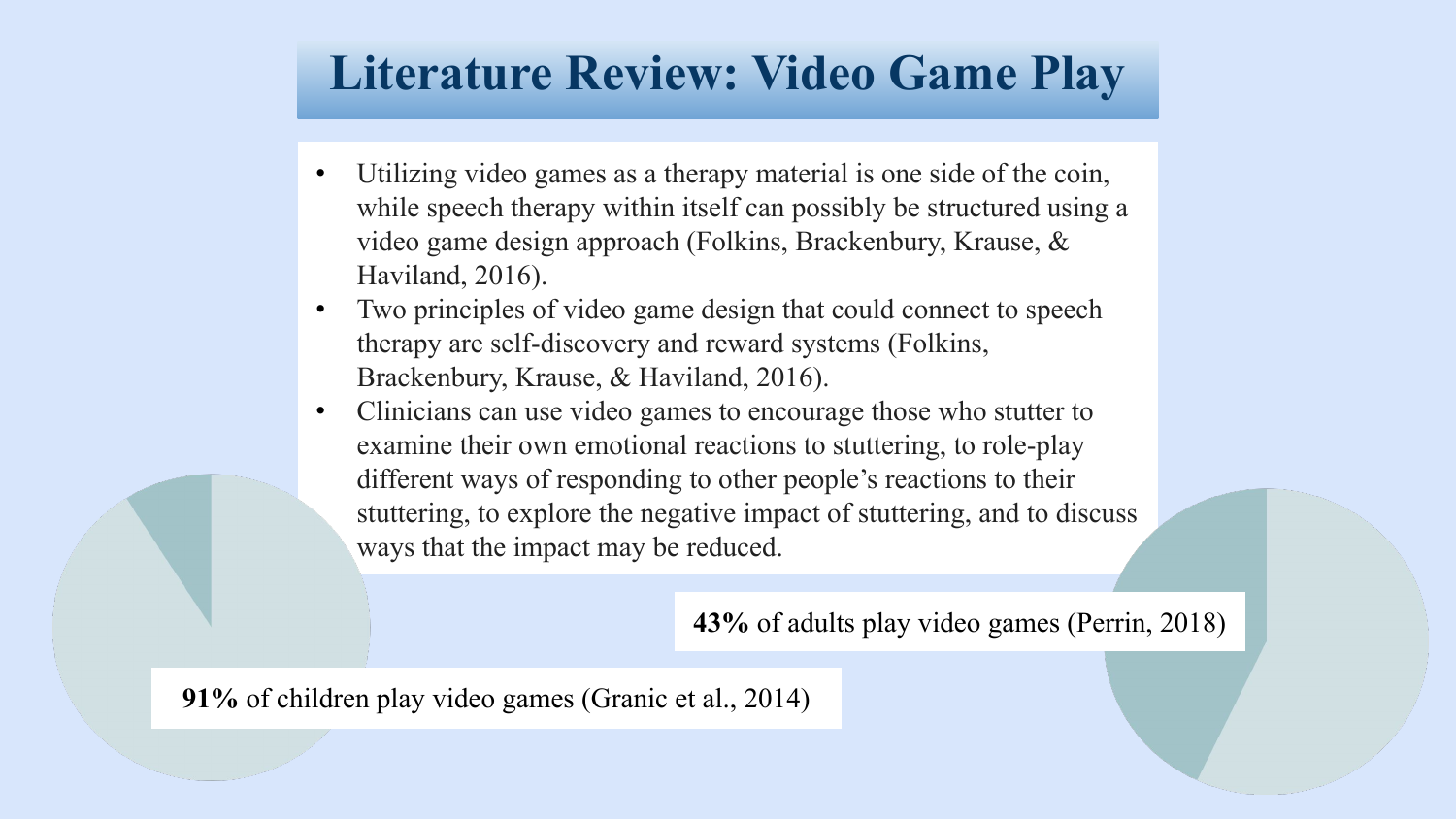### **Broad Evidence (1)**

- For some clients, integrating video game experiences into their therapy can make a positive impact on their progress, for a multitude of reasons.
- About 45% of children, ages ten to twelve have their own smartphone, providing access to the digital world (Mobile Kids, 2017). Within the next age bracket, children ages thirteen to seventeen claim they are on the internet "almost constantly" (Anderson & Jiang, 2018). This must be taken into consideration when planning personalized and effective therapy.
- Video game experiences are a modern and meaningful form of play that can help children to grow as learners (Lobel et al., 2017). The world of video games is etching its way to the top of many children's priority list.
- Children are able to form social connections as well as problem solve amongst themselves or others.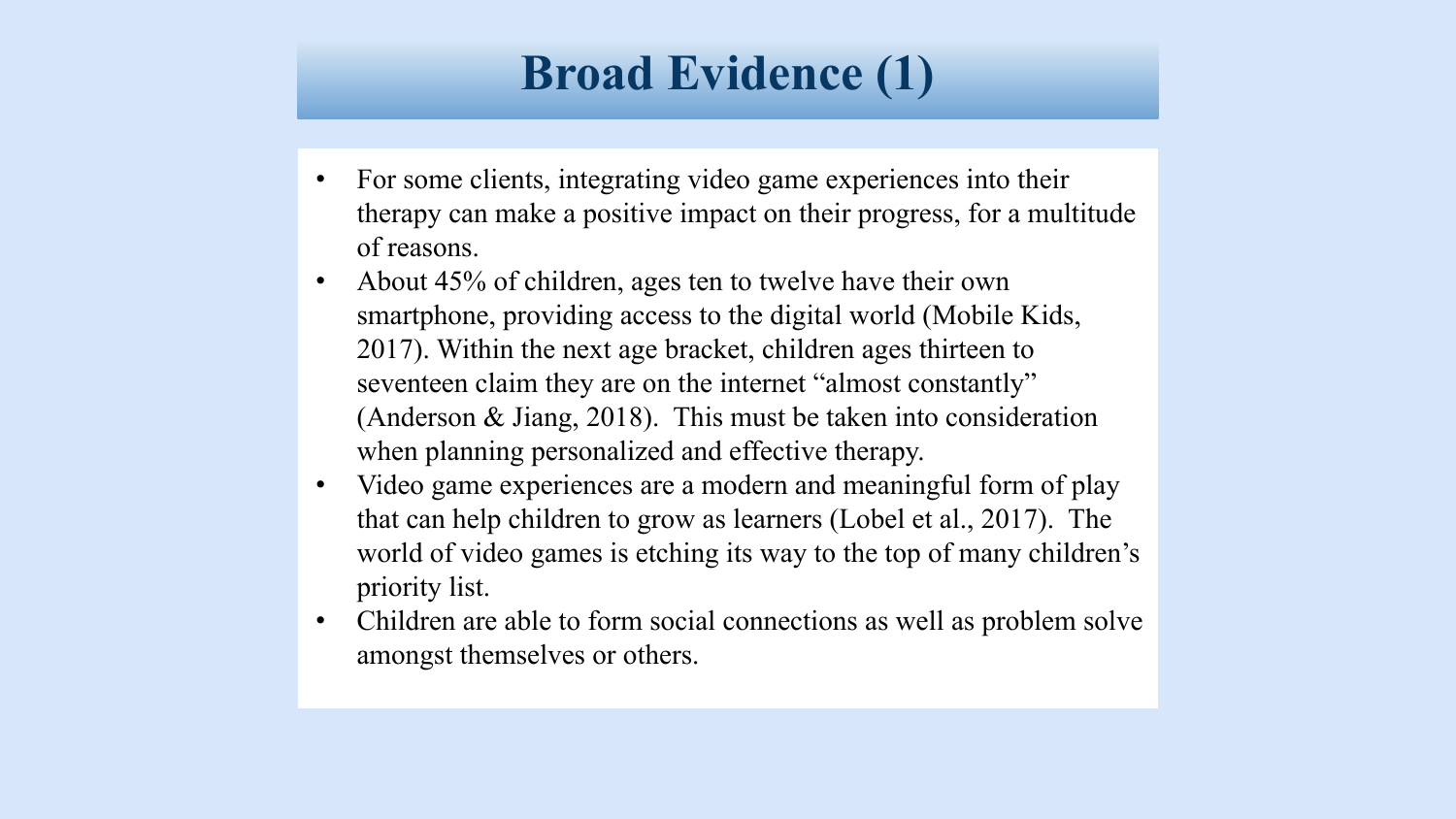### **Broad Evidence (2)**

- Since video games are the "modern" way of life for children, why can't we, as speech-language pathologists, provide "modern" therapy for our clients?
- It has been shown that video games decrease social isolation and loneliness (Marston & Kowert, 2020). Especially during the Coronavirus Disease 2019 (Covid-19) pandemic, it can be said that video games provide a safe outlet for children to combat these bits of isolation and loneliness.
- As future and practicing clinicians, shouldn't it be our goal to, first and foremost, increase our clients' overall quality of life?
- Video games and their strategic, yet purposeful integration into therapy could be one of the many possibilities in doing so.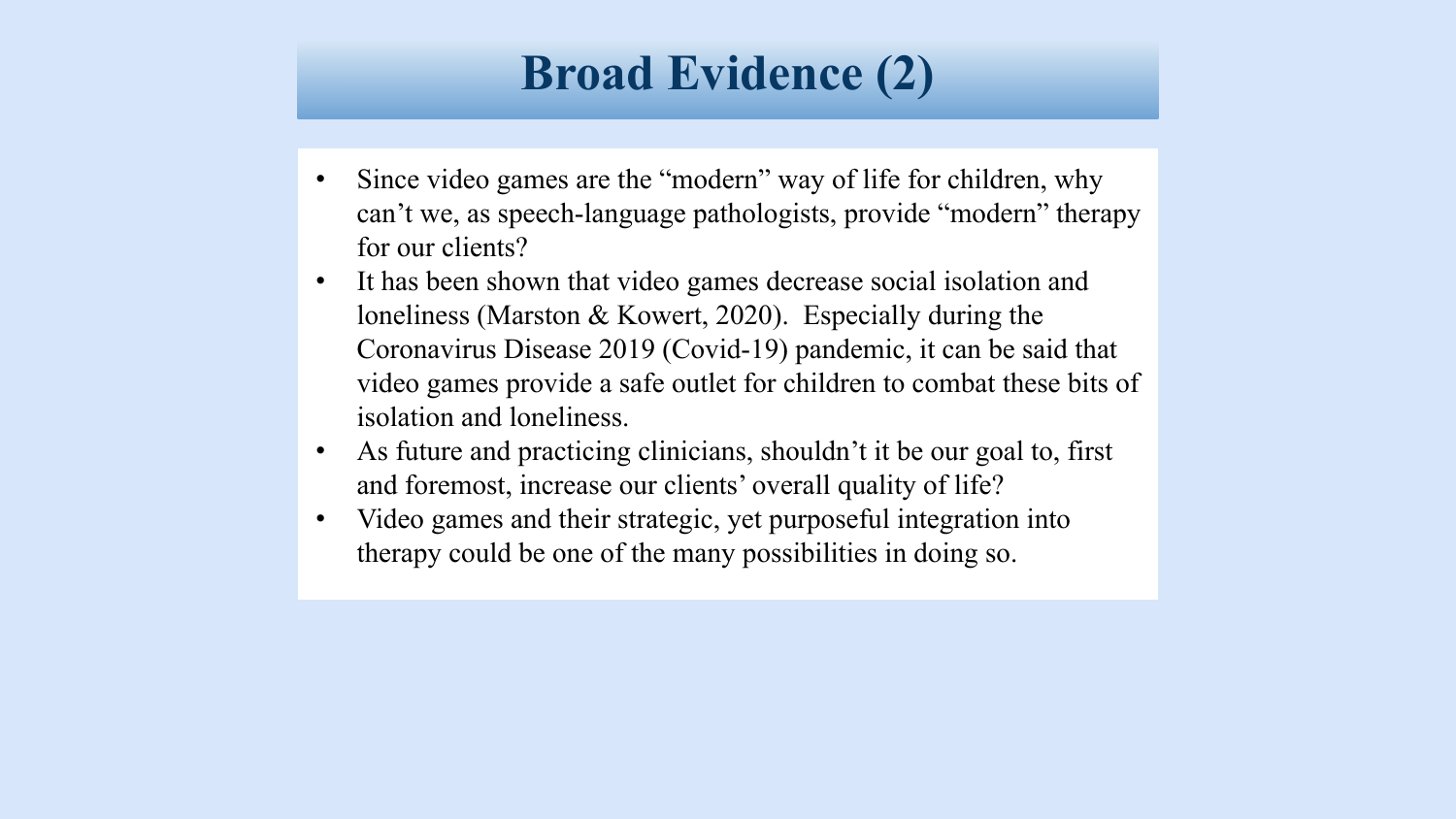## **Purpose**

- Today's speech-language pathologists are expected to understand and utilize emerging forms of technology for the assessment and intervention of communication disorders (American Speech-Language-Hearing Association, 2016).
- One such form of emerging technology that is currently being used in speech-language therapy-related settings are smart mobile computing devices, such as iPhones and iPads (Bruno-Dowling, 2012; Edwards & Duchovny, 2017).
- These devices house software programs, or applications (apps), that have been found to be beneficial for individuals who are working toward improving their communication abilities (Davis & Sweeney, 2015; Heyman, 2018).
- Through the modified and custom utilization of apps with particular clients, clinicians are able to use these digital tools to deliver evidence-based treatments in a manner that could be defined as valid and relevant (Ramsberger & Messamer, 2014).
- These apps, many of which are video games, can be seen as valid and relevant treatment materials that could keep our clients engaged and motivated.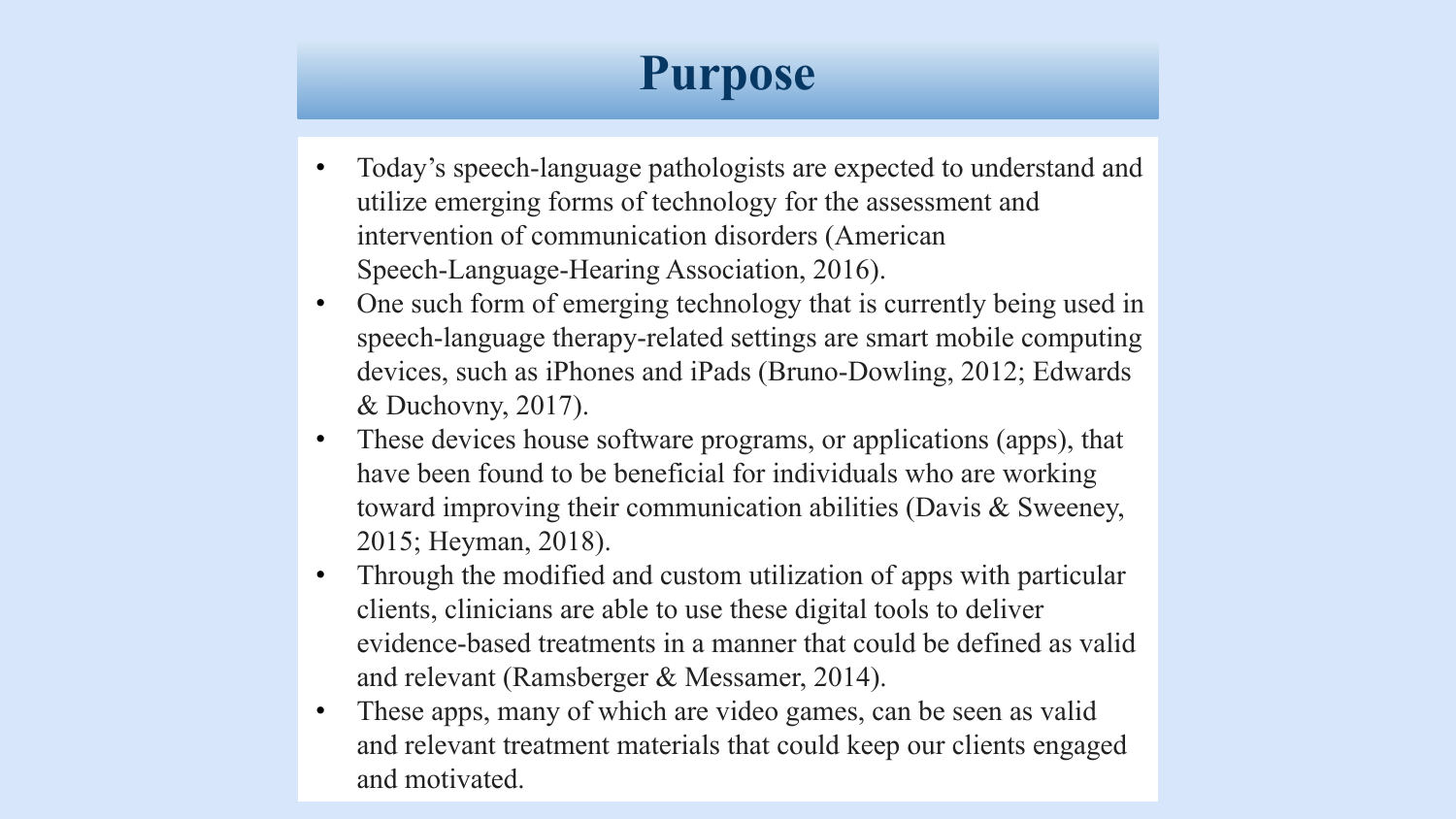#### **Research Question**

To guide this study, the following research questions will be addressed:

**(1)** What are the different reasons that PWS choose to engage in video game experiences?

**(2)** In what ways do PWS describe their video game experiences?

**(3)** In what ways might video game experiences be able to be appropriately infused into speech therapy designed for PWS?

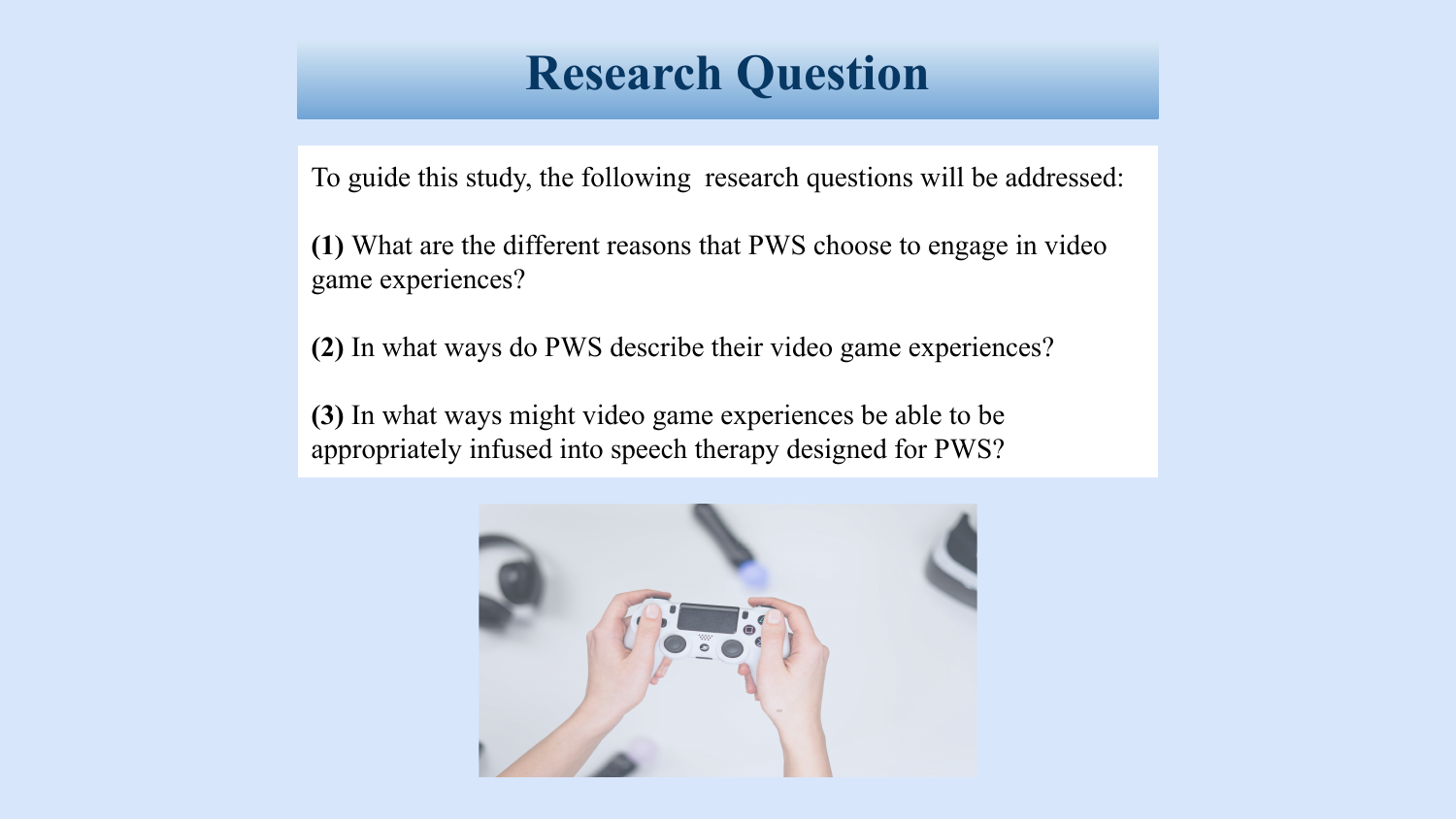## **Proposed Methodology**

- Phenomenology will be the research methodology utilized. This strategy of inquiry has been frequently used by researchers in the field of communication sciences and disorders as a way to gain a better understanding of particular phenomena.
- Quantitative and qualitative data will be gathered from an online survey. The online survey will utilize multiple-choice questions and open-ended questions.
- Statistical data collected will include nominal and ordinal categories.
- The investigators will use descriptive statistics to analyze data through the use of open-text responses.
- Additionally, the investigators will summarize what each participant shared for qualitative answers in an attempt to fully recognize themes.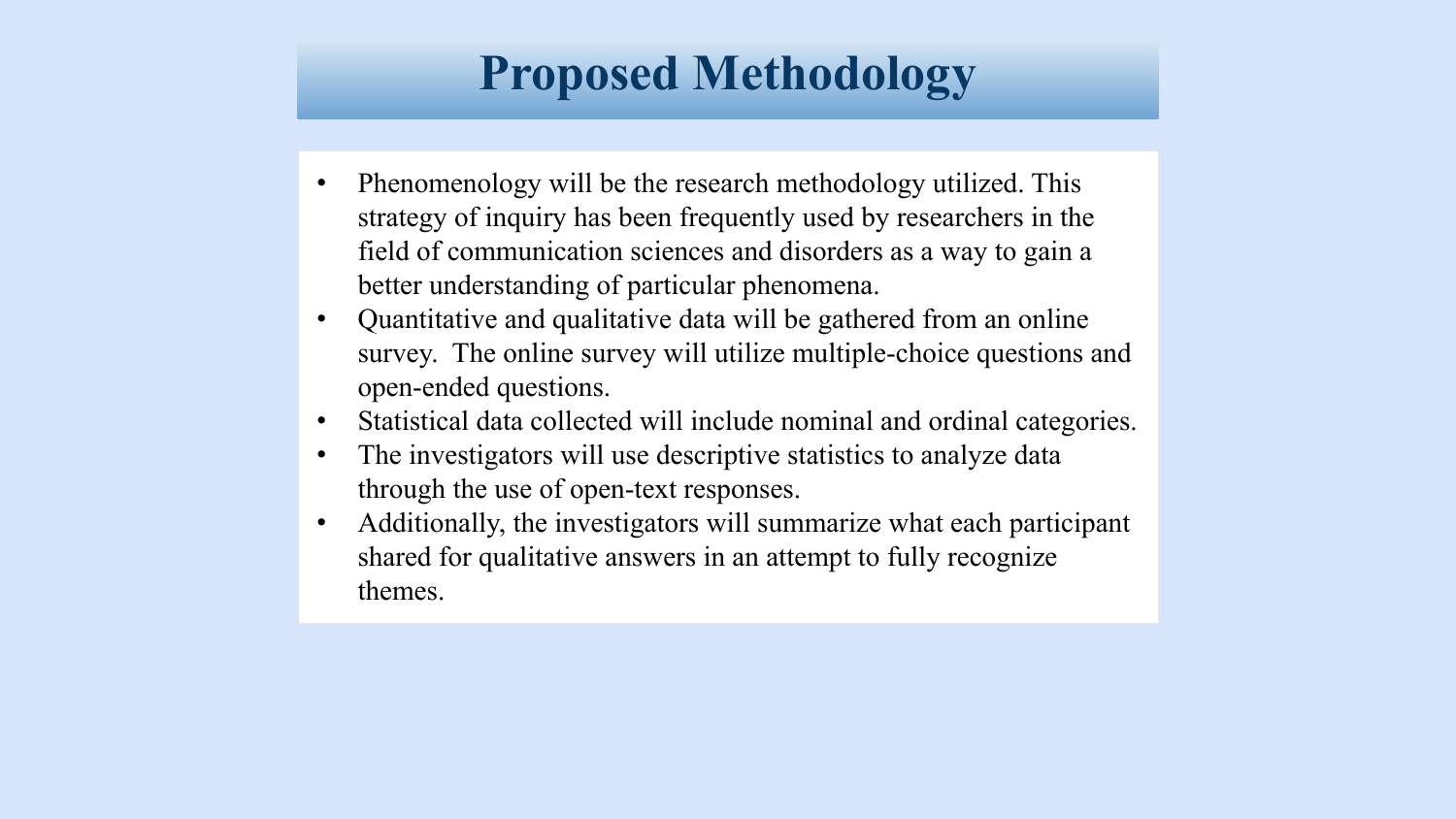### **Proposed Survey**

Our survey will consist of a combination of multiple choice, open-ended, and Likert scale questions.

#### **Timing and Socialization**

-How often do you play video games?

-Do you play video games alone or with others?

-When you play video games, in one sitting how long do you play?

#### **The "Gamer"**

-Why do you play video games?

- -What is your definition of a "gamer"?
- -Do you consider yourself a
- "gamer"? Why or why not?
- -If you could describe playing video games in one word, what would it be?

#### **Challenges**

-Do any challenges present when playing video games as a person who stutter? If so, explain those challenges.

- -Does stuttering impact your ability to play video games?
- -Does stuttering affect your ability to maintain relationships/friendships?
- -Does stuttering affect your ability to maintain

relationships/friendships with those you play video games with?